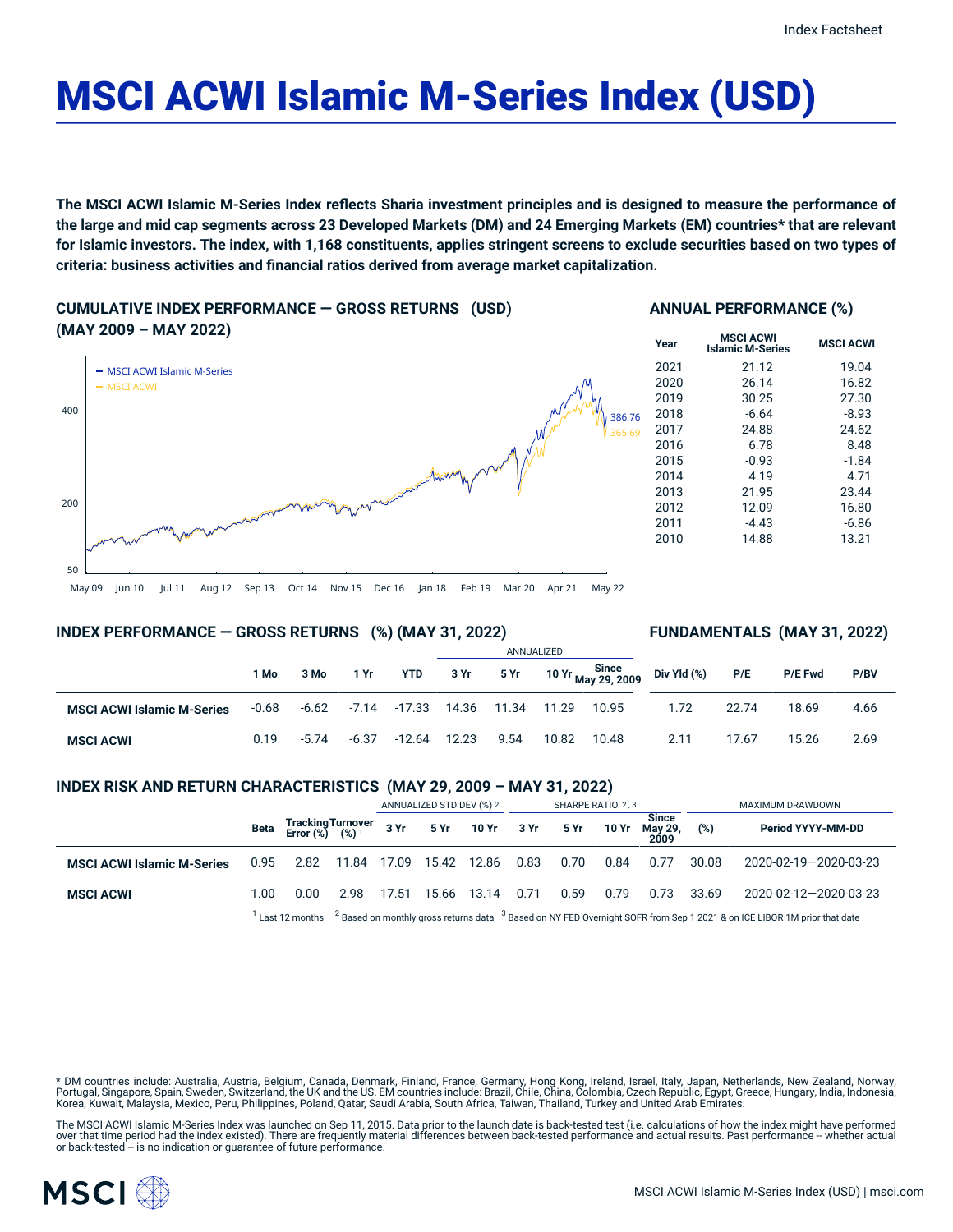#### **INDEX CHARACTERISTICS**

|                     | <b>MSCI ACWI</b><br><b>Islamic M-Series</b> | <b>MSCI ACWI</b> |  |  |  |  |  |
|---------------------|---------------------------------------------|------------------|--|--|--|--|--|
| Number of           | 1.168                                       | 2.933            |  |  |  |  |  |
| <b>Constituents</b> |                                             |                  |  |  |  |  |  |
|                     | Weight (%)                                  |                  |  |  |  |  |  |
| Largest             | 5.02                                        | 4.02             |  |  |  |  |  |
| <b>Smallest</b>     | 0.00                                        | 0.00             |  |  |  |  |  |
| Average             | 0.09                                        | 0.03             |  |  |  |  |  |
| <b>Median</b>       | 0.02                                        | 0.01             |  |  |  |  |  |

## **TOP 10 CONSTITUENTS**

|                                 | Country | <b>Index</b><br>$Wt.$ $(\%)$ | Parent<br>Index<br>$Wt.$ $(\%)$ | <b>Sector</b>       |
|---------------------------------|---------|------------------------------|---------------------------------|---------------------|
| MICROSOFT CORP                  | US      | 5.02                         | 3.19                            | Info Tech           |
| <b>TESLA</b>                    | US      | 2.51                         | 1.07                            | Cons Discr          |
| <b>TAIWAN SEMICONDUCTOR MFG</b> | TW      | 1.84                         | 0.78                            | Info Tech           |
| JOHNSON & JOHNSON               | US      | 1.83                         | 0.78                            | <b>Health Care</b>  |
| <b>NVIDIA</b>                   | US      | 1.81                         | 0.77                            | Info Tech           |
| <b>META PLATFORMS A</b>         | US      | 1.77                         | 0.75                            | <b>Comm Srvcs</b>   |
| <b>EXXON MOBIL CORP</b>         | US      | 1.57                         | 0.67                            | Energy              |
| PROCTER & GAMBLE CO             | US      | 1.39                         | 0.59                            | <b>Cons Staples</b> |
| <b>NESTLE</b>                   | CН      | 1.33                         | 0.57                            | <b>Cons Staples</b> |
| <b>CHEVRON CORP</b>             | US      | 1.30                         | 0.55                            | Energy              |
| Total                           |         | 20.37                        | 9.72                            |                     |

# **FACTORS - KEY EXPOSURES THAT DRIVE RISK AND RETURN MSCI FACTOR BOX**



# **SECTOR WEIGHTS**



# **MSCI FaCS**



broad global index - MSCI ACWI IMI.

Neutral factor exposure (FaCS = 0) represents MSCI ACWI IMI.

# **COUNTRY WEIGHTS**



# **MSCI**<sup></sup>